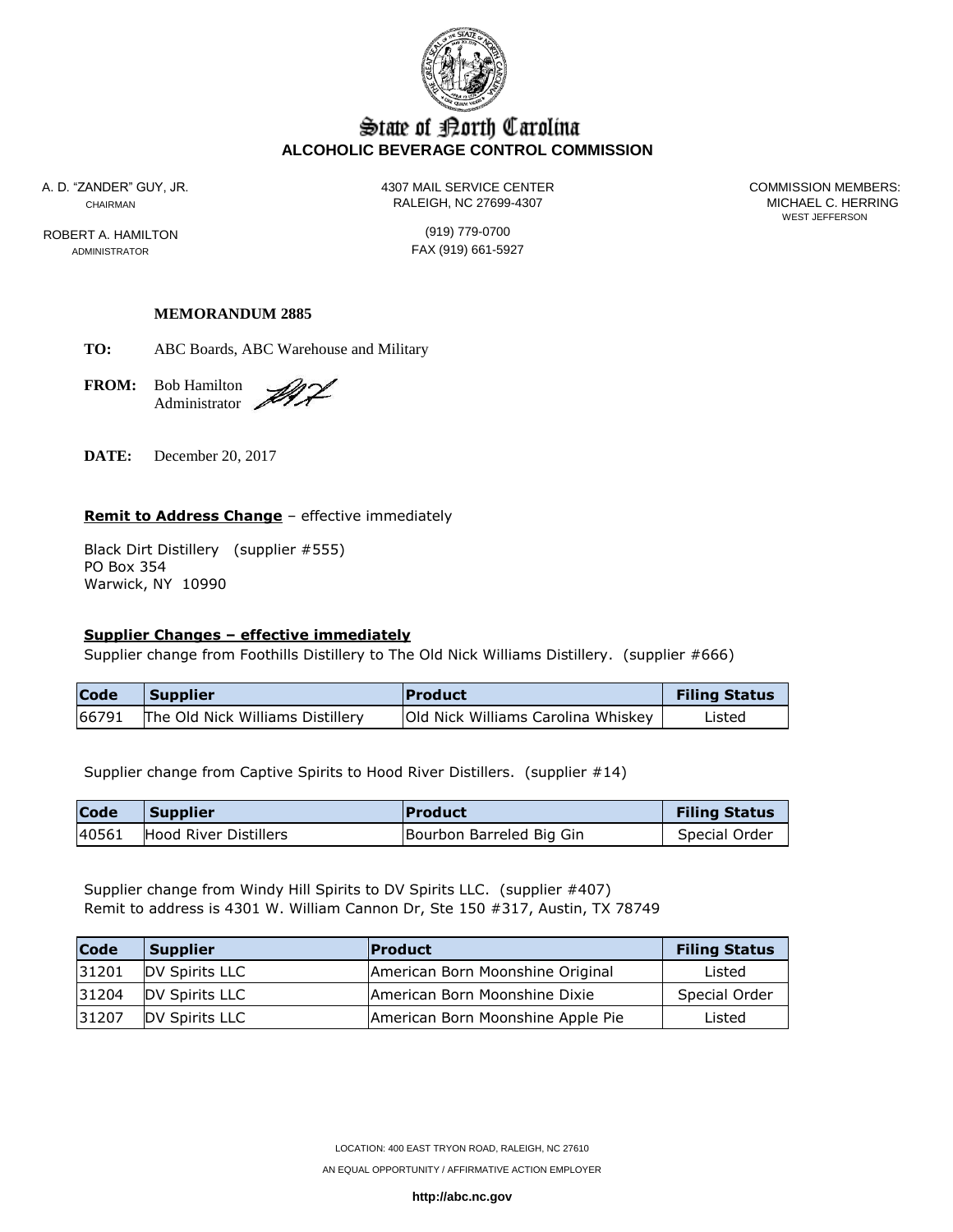Memorandum 2885 Page 2

## **Supplier Change – effective January 1, 2018**

Supplier change from Royal Wine Corp to Park St Imp/ Royal Dutch. (supplier #417) Remit to address is 1000 Brickell Ave, Suite 915, Miami, FL 33131.

| Code  | <b>Supplier</b>          | <b>Product</b> | <b>Filing Status</b> |
|-------|--------------------------|----------------|----------------------|
| 63114 | Park St Imp/ Royal Dutch | Cherry Heering | Special Order        |

#### **Supplier Name Change**

Rogue Ales (supplier #570) is now Rogue Spirits. Remit to address remains the same.

| <b>NC Code</b> | Supplier      | <b>Brand Name</b>                | <b>Filing Type</b> |
|----------------|---------------|----------------------------------|--------------------|
| 22548          | Rogue Spirits | Rogue Oregon Rye Malt Whiskey    | Special Order      |
| 31236          | Rogue Spirits | Rogue Dead Guy Whiskey           | Special Order      |
| 31237          | Rogue Spirits | Rogue Oregon Single Malt Whiskey | Special Order      |
| 41250          | Rogue Spirits | Rogue Pinot Spruce Gin           | Special Order      |
| 41251          | Rogue Spirits | Rogue Spruce Gin                 | Special Order      |

# **Product Name Changes**

The following products have changed from Citron Flavored to Lemon Flavored. The UPC and SCC have changed as well.

| Code  | <b>Product</b>                | <b>INew UPC</b> | <b>New SCC</b> |
|-------|-------------------------------|-----------------|----------------|
| 43805 | INew Amsterdam Lemon Flavored | 1085000026540   | 20085000026544 |
| 43806 | INew Amsterdam Lemon Flavored | 1085000026526   | 30085000026527 |

The following name change has been made to reflect what is on the product label:

| <b>Code</b> | <b>Product</b>            |
|-------------|---------------------------|
| 60969       | Mr. Boston Peach Schnapps |

## **UPC Changes**

| <b>Code</b> | <b>Product</b> | <b>INew UPC</b> |
|-------------|----------------|-----------------|
| 151220      | Hennessy VS    | 1088110150587   |
| 140190      | Paddy          | 1088004027131   |

The following UPC and name change will take place with the next shipment arriving in January.

| <b>Code</b> | <b>Product</b>        | <b>INew UPC</b> | <b>New SCC</b> |
|-------------|-----------------------|-----------------|----------------|
|             | 163152 Kahlua Vanilla | 089540540092    | 10089540540099 |